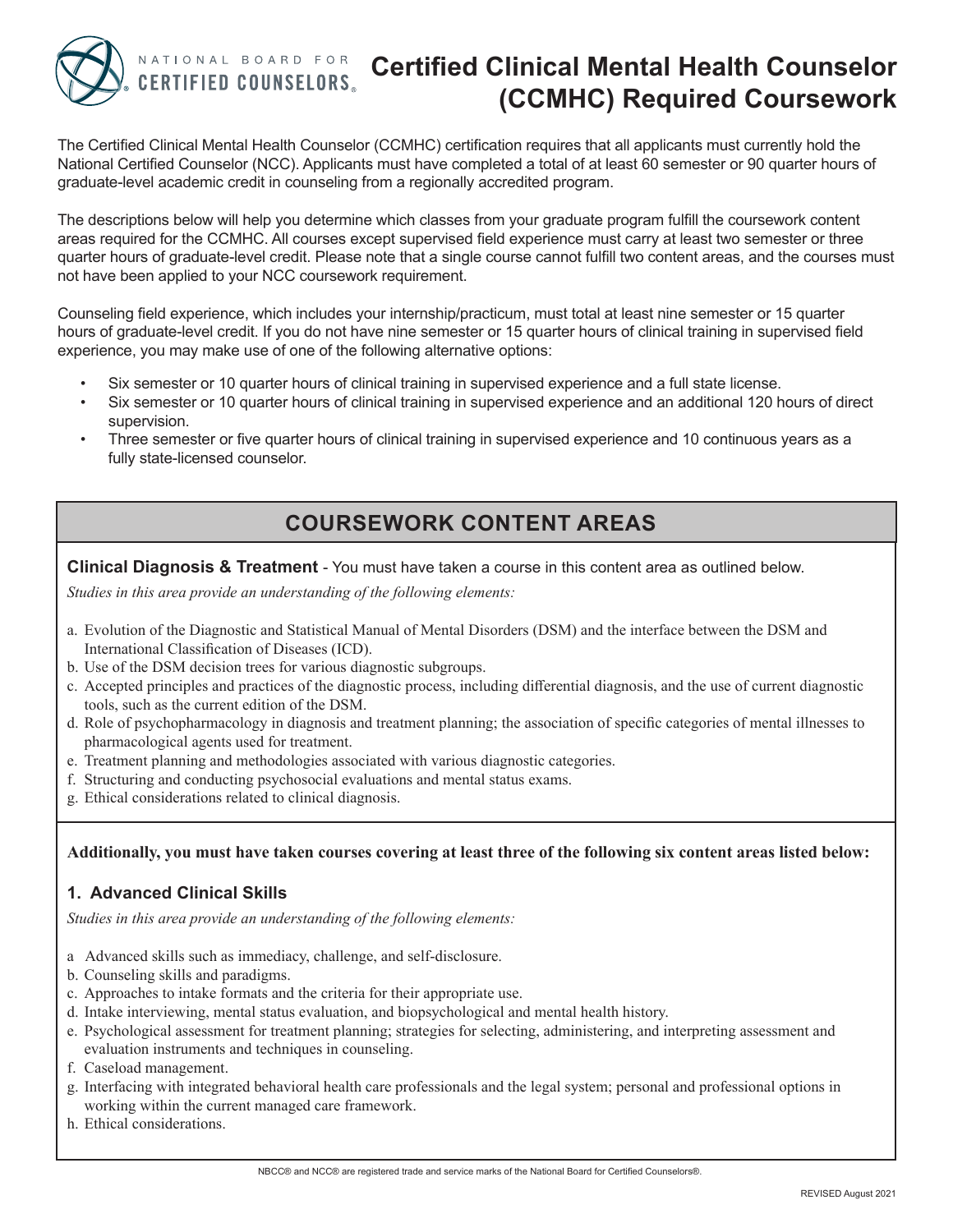#### **2. Human Sexuality**

*Studies in this area provide an understanding of the following elements:*

- a. Psychological, social, and emotional issues for individuals and couples associated with sexual functioning.
- b. Expression of human sexuality and intimacy across the lifespan.
- c. Issues related to sexual orientation and gender identity; gender differences specific to sexual functioning and the impact of gender role expectations on sexual functioning.
- d. Sexual myths, variations in sexual behavior, and common sexual and relationship concerns/disorders; various therapeutic approaches.
- e. Common questions and treatment issues that helping professionals encounter in practice related to sexuality issues.
- f. Systemic interactions and main treatment approaches to sex counseling and therapy with special problems.
- g. Ethical considerations.

#### **3. Clinical Counseling with Special Populations**

*Studies in this area provide an understanding of the following elements:*

- a. Needs of and treatment for special consumer populations such as persons of diversity, children and families, couples, the elderly, persons with physical disabilities, sexual minorities, developmental disabilities, and cultural and ethnic minorities.
- b. Role of ethical and culturally competent counseling with special populations in schools, agency, and other clinical settings.
- c. Reporting expectations of mandated reporters.
- d. Impact of stereotypes, prejudice, discrimination, the dynamics of power and privilege, and interlocking systems of oppression on clients/students and the counseling process.
- e. Treatment issues for special populations; unique problems of populations at risk.
- f. Risk factors, protective factors, warning signs, chronic risk, emergency risk, and demographic markers.
- g. Ethical considerations.

#### **4. Family/Couples Counseling**

*Studies in this area provide an understanding of the following elements:*

- a. Historical development of family/couples counseling; issues related to the sociology of the family, family phenomenology, and family of origin theories.
- b. Theories and models of family/couples counseling, including family and system dynamics.
- c. Assessments and case conceptualizations from a systems perspective that are relevant to working with families and couples.
- d. Role of the family/couples counselor when interacting with clients.
- e. Techniques used in counseling sessions to foster wellness; implementation of interventions and treatment plans for clients.
- f. Common consultation topics such as career development, life changes, gender roles, and physical and mental health; impact of human sexuality, aging, intergenerational influences, interpersonal violence, employment, and trauma when counseling families and couples.
- g. Ethical and legal considerations in family/couples counseling.